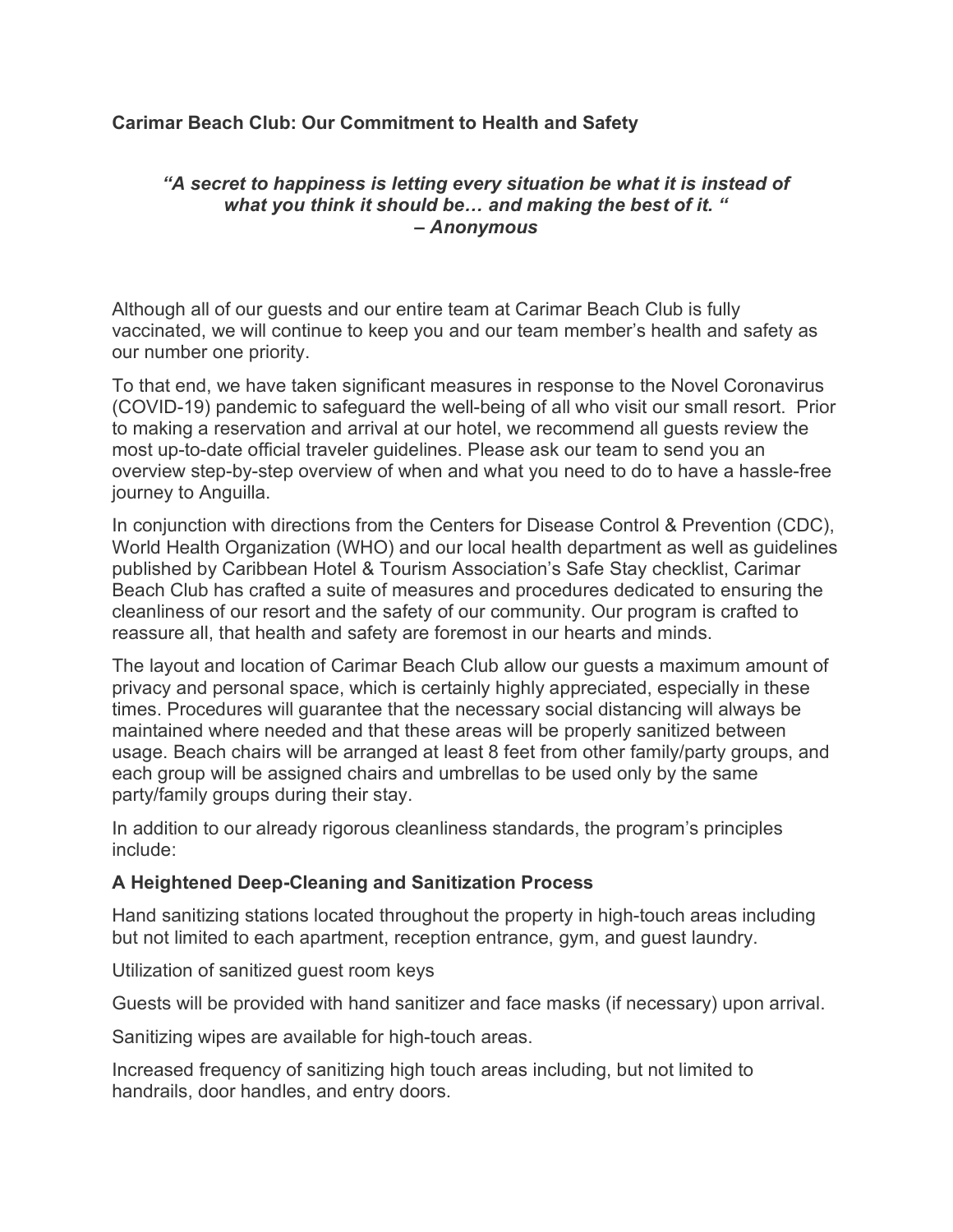## Guest Accommodations (Apartments) & Amenities

Stringent cleaning and sanitizing protocols will be used to clean the apartments

Your room will be cleaned and disinfected with our EPA-approved antibacterial cleaners prior to your arrival with a focus on all high-touch areas (e.g., switches and electronic remote controls, safes, handles and knobs, bathroom surfaces, hard surfaces). All remotes will be wrapped for added protection.

Beach towels will be supplied in your room. We are happy to replace these upon request.

We have provided hand sanitizer in your room and encourage you to wash your hands frequently and use the hand sanitizer. Please do not remove the hand sanitizer from your room.

The use of Carimar' s bikes and snorkeling equipment are available upon request. Please allow 60 minutes for sanitizing. The usage is free of charge. There is a sign-up form to be filled out at the reception for bicycles.

To use our new paddle boards and kayaks, you must reserve those in advance, either for a morning or an afternoon. There is a small set up fee of US\$ 5.00 for each equipment, there is a sign-up form to be filled out at the reception. Thank you for your understanding.

Guest Laundry and Gym: Only one family/party at the time will be allowed to use those indoor facilities at the same time. To make sure you it is available when you like to use it, please reserve your preferred time with our reception. Make sure you use the provided wipes and disinfectant to sanitize all used areas thoroughly.

We have the New York Times Digest printed at our reception. They are available daily from 8am onwards. The local weekly newspaper 'The Anguillian' is also available every Friday at the reception (complimentary, limited supply).

#### Checking In & Out

Front desks have temporary plexiglass barriers installed for your added protection. Only one family/party will be allowed to enter the front office area at the same time.

We are requesting that guests take a break from shaking hands and hugging the Carimar family. This is tough! But we will make it up with BIG SMILES (6 feet away)!

Contactless check-out is now available. We will send you your final bill the evening before departure by email or other electronic messaging (WhatsApp etc.). If you prefer, you can also pick-up your hard copy at the reception (please give us some notice) in advance.

We will charge the credit card you provided at the time of your reservation via our secure online system, eliminating the need to physically handle your credit card and process your charges in-person. A copy of your final bill with the credit card receipt will be emailed to you within 24 hours of your departure.